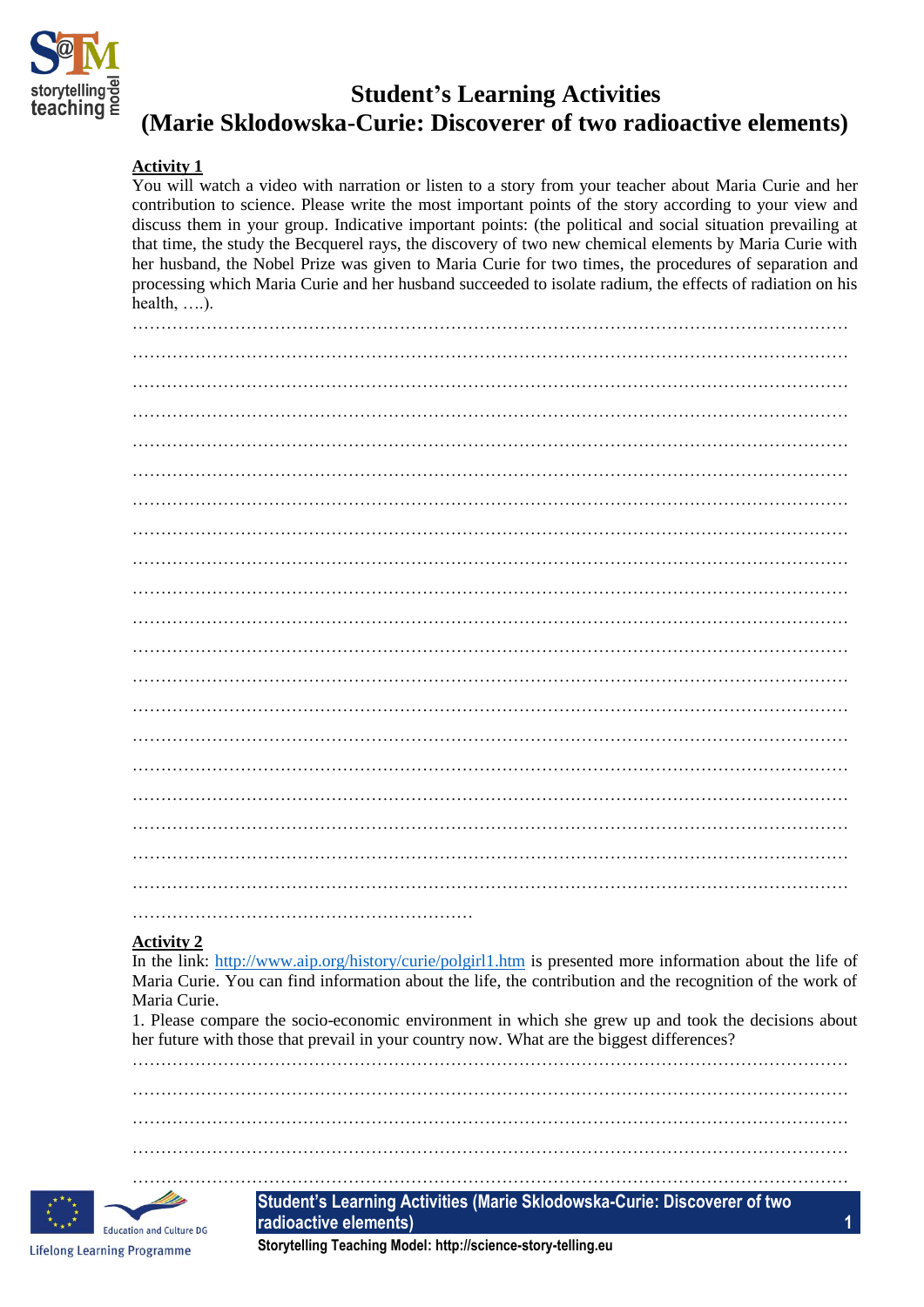

……………………………………………………………………………………………………………… ……………………………………………………………………………………………………………… ……………………………………………………………………………………………………………… ……………………

2**.** Based on information on the website above please create a timeline for the life and work of Maria Curie in order to be uploaded on the internet and posted in your classroom.

# **Activity 3**

Maria, Pierre and their collaborators, managed to isolate one decigramme of radium in the state of its permanent salt and to determine its atomic mass. Please research in the internet and write a text (300 words) in order to describe the procedures of separation and processing which they succeeded to isolate radium.

……………………………………………………………………………………………………………… ……………………………………………………………………………………………………………… ……………………………………………………………………………………………………………… ……………………………………………………………………………………………………………… ……………………………………………………………………………………………………………… ……………………………………………………………………………………………………………… ……………………………………………………………………………………………………………… ……………………………………………………………………………………………………………… ……………………………………………………………………………………………………………… ……………………………………………………………………………………………………………… ………………………………………

#### **Activity 4**

Maria and Pierre Curie studied the "rays of Becquerel». Please look for online information about the discovery of Becquerel. (Indicatively at [http://www.nuffieldfoundation.org/practical-physics/henri](http://www.nuffieldfoundation.org/practical-physics/henri-becquerel-discovers-radioactivity)[becquerel-discovers-radioactivity](http://www.nuffieldfoundation.org/practical-physics/henri-becquerel-discovers-radioactivity) or

<http://www.youtube.com/watch?v=e7HNAmmSc7U> )

What they added or further developed or researched the on the discovery of Becquerel? In order to organize your study you can use the table below

| The             | discovery | of     | The               | discoveries | of | the         | The | differences | between | the | two |
|-----------------|-----------|--------|-------------------|-------------|----|-------------|-----|-------------|---------|-----|-----|
| Becquerel       |           | Curies |                   |             |    | discoveries |     |             |         |     |     |
| and its meaning |           |        | and their meaning |             |    |             |     |             |         |     |     |
|                 |           |        |                   |             |    |             |     |             |         |     |     |
|                 |           |        |                   |             |    |             |     |             |         |     |     |
|                 |           |        |                   |             |    |             |     |             |         |     |     |
|                 |           |        |                   |             |    |             |     |             |         |     |     |
|                 |           |        |                   |             |    |             |     |             |         |     |     |
|                 |           |        |                   |             |    |             |     |             |         |     |     |

**2 Student's Learning Activities (Marie Sklodowska-Curie: Discoverer of two radioactive elements)**

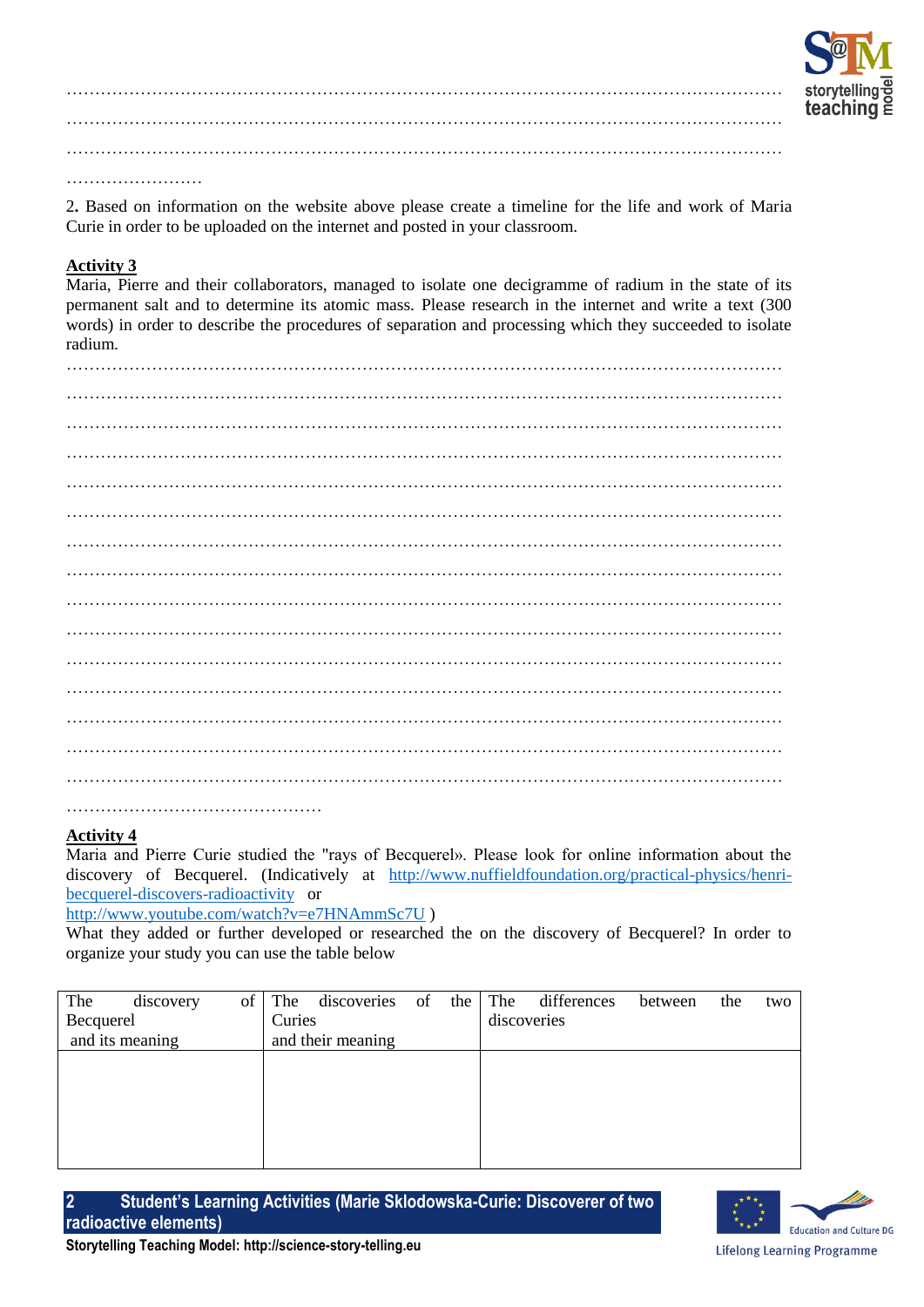

| ity $5$                                                                                                                                                                                                                                   |
|-------------------------------------------------------------------------------------------------------------------------------------------------------------------------------------------------------------------------------------------|
| In the address http://periodictable.com/Elements/Radioactive/ you can find information about the<br>radioactive elements, their properties and their uses. Please discuss in your group and write a text (300<br>words) about the radium. |
|                                                                                                                                                                                                                                           |
|                                                                                                                                                                                                                                           |
|                                                                                                                                                                                                                                           |
|                                                                                                                                                                                                                                           |
|                                                                                                                                                                                                                                           |
|                                                                                                                                                                                                                                           |
|                                                                                                                                                                                                                                           |
|                                                                                                                                                                                                                                           |
|                                                                                                                                                                                                                                           |
|                                                                                                                                                                                                                                           |
|                                                                                                                                                                                                                                           |
|                                                                                                                                                                                                                                           |
|                                                                                                                                                                                                                                           |
|                                                                                                                                                                                                                                           |
|                                                                                                                                                                                                                                           |
|                                                                                                                                                                                                                                           |
|                                                                                                                                                                                                                                           |
|                                                                                                                                                                                                                                           |
|                                                                                                                                                                                                                                           |
|                                                                                                                                                                                                                                           |

### **Activity 6**

The study of the rays was the context in which there were realized important scientific achievements such as the cathode rays, the X-rays, the rays of Becquerel, the a,b,c, rays or the alpha, βeta, and  $\gamma$  rays. Please all groups made an agreement, so that each group to study one or two concepts and present the information to the whole class. Using the above concepts as key words into your search engine: a) identify the historical context, the date in which was officially announced their discovery, b) the scientist or scientists who made the discovery, c) the country and the institution they worked in. Working collaboratively in your group please place the date of the above discoveries in the axis of time. In modern science what is the accepted name and the nature of each of these rays?

#### **Activity 7**

The concept of chemical element is initially displayed in the works of Aristotle (4th century BC), it was redefined by Dalton (1661) and Mendeleev (1871) with his work on the periodic table of elements. According to them the element is elementary and not further degradable in any simpler. Was the proposal of Maria Curie for the radioactive elements in agreement with the above position for the element or not? Who contemporary scientist to Maria Curie, according to the narrative, intervened in the debate on the meaning of the chemical element?



**Student's Learning Activities (Marie Sklodowska-Curie: Discoverer of two radioactive elements) 3**

**Storytelling Teaching Model: http://science-story-telling.eu**

**Activ**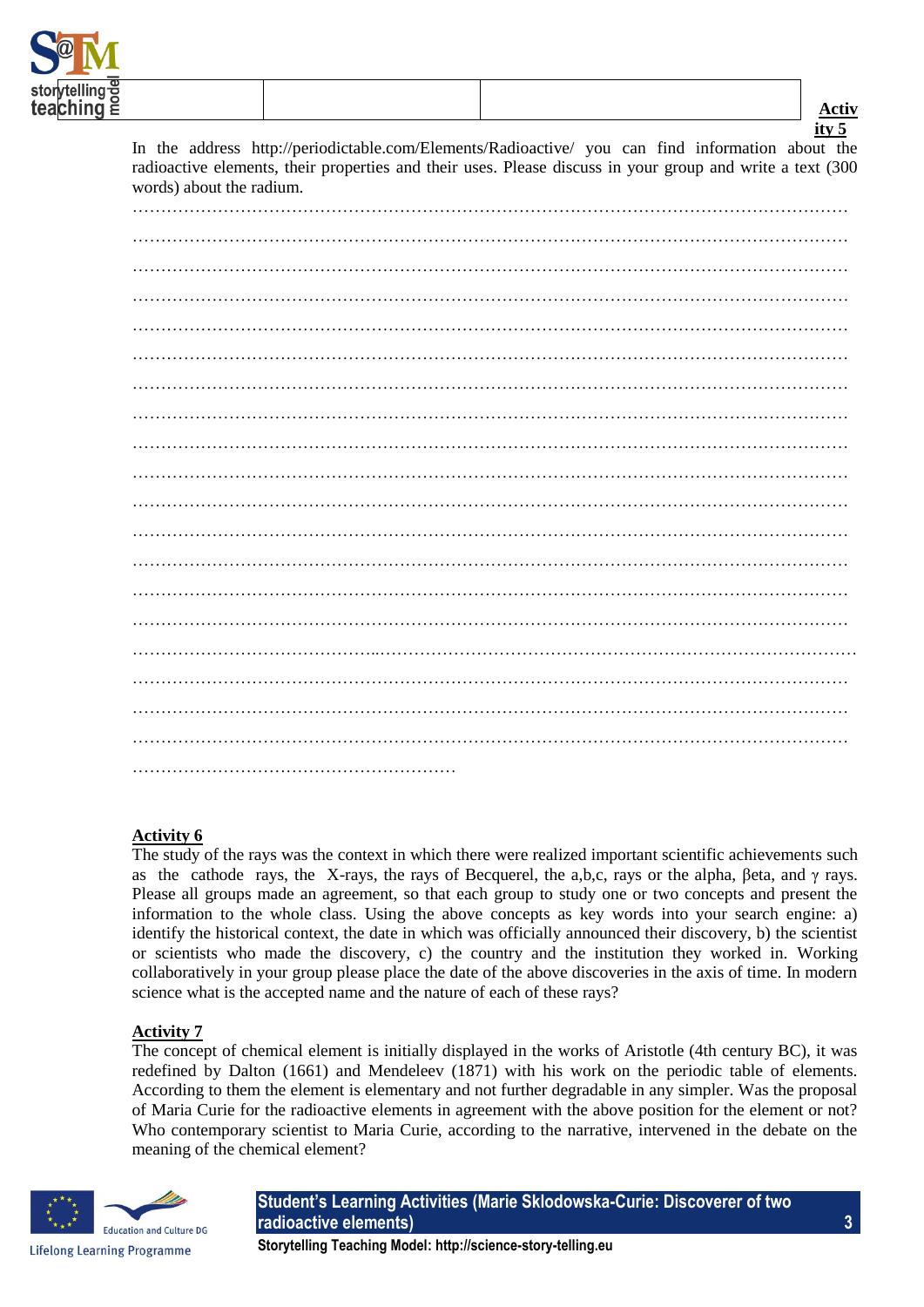

Please discuss in your group to: a) determine the issue about the meaning of the chemical element, raised sto again b) search in textbooks or in the internet for the modern meaning of the chemical element and the **teachir** location of radioactive elements in the modern periodic table (eg: http://www.ptable.com/).

Please write a text (300 words) in which the important points of the History of Science are included for the conceptual evolution of the term: "chemical element" from the ancient years until today.

………………………………………………………………………………………………………………

……………………………………………………………………………………………………………… ……………………………………………………………………………………………………………… ……………………………………………………………………………………………………………… ……………………………………………………………………………………………………………… ……………………………………………………………………………………………………………… ……………………………………………………………………………………………………………… ……………………………………………………………………………………………………………… ……………………………………………………………………………………………………………… ……………………………………………………………………………………………………………… ……………………………………………………………………………………………………………… ……………………………………………………………………………………………………………… ……………………………………………………………………………………………………………… ……………………………………………………………………………………………………………… ……………………………………………………………………………………………………………… ……………………………………………………………………………………………………………… ……………………………………………………………………………………………………………… ……………………………………………………………………………………………………………… ……………………………………………………

### **Activity 8**

Using the list of ideas that describe the characteristics of science and the ways it develops, try to locate and write these ideas in the story you heard and the activities of this lesson. These ideas that scientists call Nature of Science (Nature Of Science-NOS- ) are:

Characteristics of Nature of Science (NOS)

- **1.** Science demands and relies on empirical evidence.
- **2.** Knowledge production in science includes many common features and shared habits of mind.
- **3.** Scientific knowledge is tentative but durable.
- **4.** Laws and theories are related but distinct kinds of scientific knowledge.
- **5.** Science is a highly creative endeavor.
- **6.** Science has a subjective element.
- **7.** There are historical, cultural, and social influences on science.
- **8.** Science and technology impact each other, but they are not the same.
- **9.** Science and its methods cannot answer all questions.

*Scientists argue that in order to learn science one must first understand what exactly science is. Because it is difficult to define science, scientists give a list of its characteristics.* 

**4 Student's Learning Activities (Marie Sklodowska-Curie: Discoverer of two radioactive elements)**